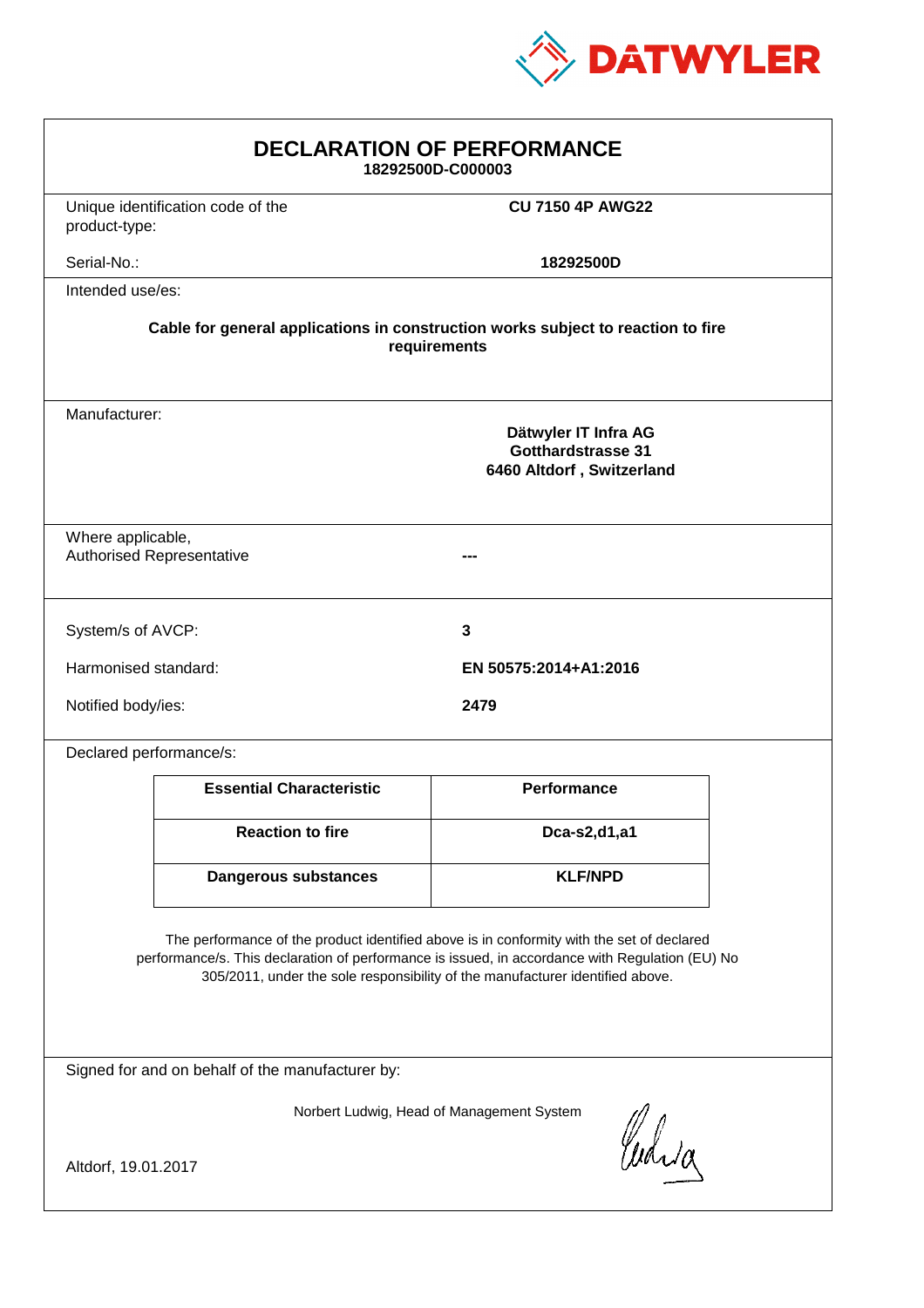

| LEISTUNGSERKLÄRUNG<br>18292500D-C000003                                                                                                                                                                                                                    |                                       |                                                                                |  |
|------------------------------------------------------------------------------------------------------------------------------------------------------------------------------------------------------------------------------------------------------------|---------------------------------------|--------------------------------------------------------------------------------|--|
|                                                                                                                                                                                                                                                            | Eindeutiger Kenncode des Produkttyps: | <b>CU 7150 4P AWG22</b>                                                        |  |
| Serien-Nr.:                                                                                                                                                                                                                                                |                                       | 18292500D                                                                      |  |
| Verwendungszweck(e):                                                                                                                                                                                                                                       |                                       |                                                                                |  |
| Kabel/Leitung für allgemeine Anwendungen in Bauwerken in Bezug auf die<br>Anforderungen an das Brandverhalten                                                                                                                                              |                                       |                                                                                |  |
| Hersteller:                                                                                                                                                                                                                                                |                                       | Dätwyler IT Infra AG<br><b>Gotthardstrasse 31</b><br>6460 Altdorf, Switzerland |  |
| Wo anwendbar, Bevollmächtigter:                                                                                                                                                                                                                            |                                       |                                                                                |  |
| System(e) zur Bewertung und Überprüfung der<br>Leistungsbeständigkeit:<br>3                                                                                                                                                                                |                                       |                                                                                |  |
| Harmonisierte Norm:                                                                                                                                                                                                                                        |                                       | EN 50575:2014+A1:2016                                                          |  |
| Notifizierte Stelle(n):<br>2479                                                                                                                                                                                                                            |                                       |                                                                                |  |
| Erklärte Leistung(en):                                                                                                                                                                                                                                     |                                       |                                                                                |  |
|                                                                                                                                                                                                                                                            | <b>Wesentliche Merkmale</b>           | Leistung                                                                       |  |
|                                                                                                                                                                                                                                                            | <b>Brandverhalten</b>                 | Dca-s2,d1,a1                                                                   |  |
|                                                                                                                                                                                                                                                            | Gefährliche Stoffe                    | <b>KLF/NPD</b>                                                                 |  |
| Die Leistung des vorstehenden Produkts entspricht der erklärten Leistung/den erklärten<br>Leistungen. Für die Erstellung der Leistungserklärung im Einklang mit der Verordnung (EU) Nr.<br>305/2011 ist allein der obengenannte Hersteller verantwortlich. |                                       |                                                                                |  |
| Unterzeichnet für den Hersteller und im Namen des Herstellers von:                                                                                                                                                                                         |                                       |                                                                                |  |
| Norbert Ludwig, Head of Management System<br>Curia<br>Altdorf, 19.01.2017                                                                                                                                                                                  |                                       |                                                                                |  |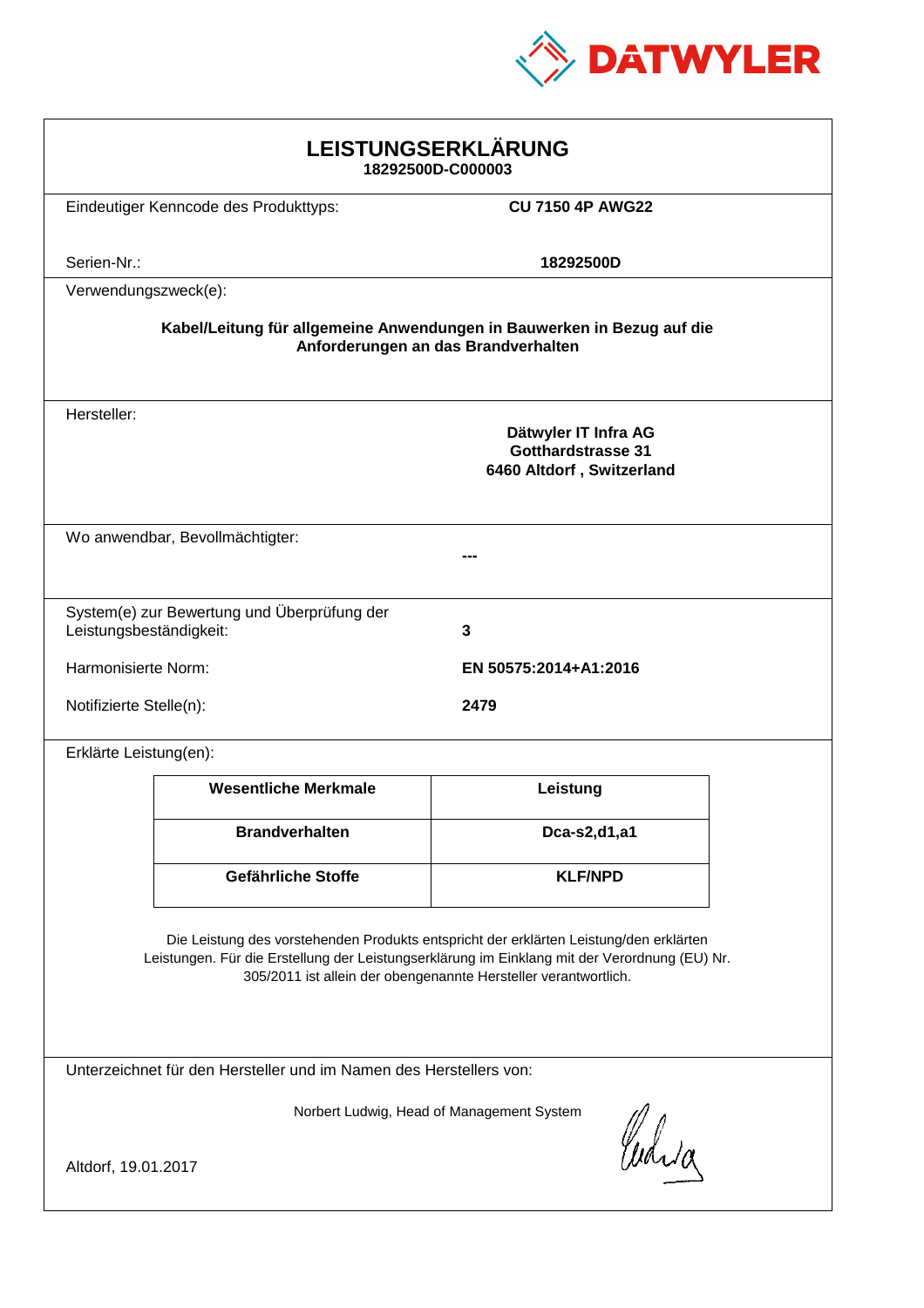

| <b>PRESTATIEVERKLARING</b><br>18292500D-C000003                                                                                                                                                                                                                             |                                                                             |                                                                                |  |
|-----------------------------------------------------------------------------------------------------------------------------------------------------------------------------------------------------------------------------------------------------------------------------|-----------------------------------------------------------------------------|--------------------------------------------------------------------------------|--|
|                                                                                                                                                                                                                                                                             | Unieke identificatiecode van het<br><b>CU 7150 4P AWG22</b><br>producttype: |                                                                                |  |
| Serienr.:                                                                                                                                                                                                                                                                   |                                                                             | 18292500D                                                                      |  |
| Beoogd(e) gebruik(en):                                                                                                                                                                                                                                                      |                                                                             |                                                                                |  |
| Kabels voor algemene toepassingen in bouwwerken die onder<br>voorschriften inzake materiaalgedrag bij brand vallen                                                                                                                                                          |                                                                             |                                                                                |  |
| Fabrikant:                                                                                                                                                                                                                                                                  |                                                                             | Dätwyler IT Infra AG<br><b>Gotthardstrasse 31</b><br>6460 Altdorf, Switzerland |  |
| indien van toepassing, Gemachtigde:                                                                                                                                                                                                                                         |                                                                             |                                                                                |  |
| Het systeem of de systemen voor de<br>beoordeling en verificatie van de<br>3<br>prestatiebestendigheid:<br>Geharmoniseerde norm:<br>EN 50575:2014+A1:2016<br>2479<br>Aangemelde instantie(s):                                                                               |                                                                             |                                                                                |  |
| Aangegeven prestatie(s)                                                                                                                                                                                                                                                     |                                                                             |                                                                                |  |
|                                                                                                                                                                                                                                                                             | Essentiële kenmerken                                                        | <b>Prestatie</b>                                                               |  |
|                                                                                                                                                                                                                                                                             | <b>Brandreactie</b>                                                         | Dca-s2,d1,a1                                                                   |  |
|                                                                                                                                                                                                                                                                             | Gevaarlijke stoffen                                                         | <b>KLF/NPD</b>                                                                 |  |
| De prestaties van het hierboven omschreven product zijn conform de aangegeven prestaties. Deze<br>prestatieverklaring wordt in overeenstemming met Verordening (EU) nr. 305/2011 onder de exclusieve<br>verantwoordelijkheid van de hierboven vermelde fabrikant verstrekt. |                                                                             |                                                                                |  |
| Ondertekend voor en namens de fabrikant door:                                                                                                                                                                                                                               |                                                                             |                                                                                |  |
| Norbert Ludwig, Head of Management System<br>Curia<br>Altdorf, 19.01.2017                                                                                                                                                                                                   |                                                                             |                                                                                |  |
|                                                                                                                                                                                                                                                                             |                                                                             |                                                                                |  |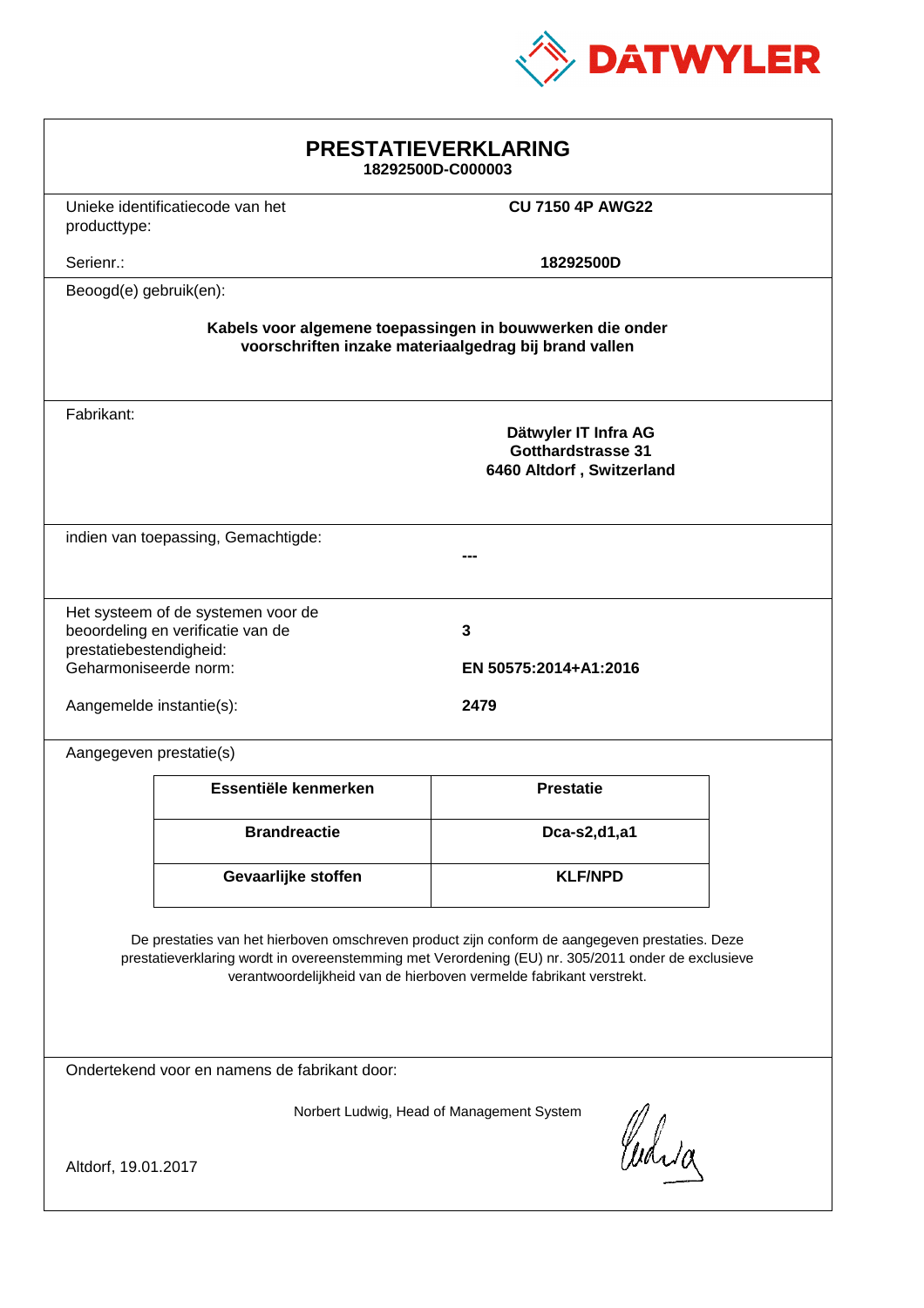

| <b>DÉCLARATION DES PERFORMANCES</b><br>18292500D-C000003                                                                                                                                                                                                         |                                                                   |                                                                                |  |  |
|------------------------------------------------------------------------------------------------------------------------------------------------------------------------------------------------------------------------------------------------------------------|-------------------------------------------------------------------|--------------------------------------------------------------------------------|--|--|
| produit type:                                                                                                                                                                                                                                                    | Code d'identification unique du                                   | <b>CU 7150 4P AWG22</b>                                                        |  |  |
| Numéro de série:                                                                                                                                                                                                                                                 |                                                                   | 18292500D                                                                      |  |  |
| Usage(s) prévu(s):                                                                                                                                                                                                                                               |                                                                   |                                                                                |  |  |
| Câble pour applications générales dans les ouvrages de construction soumis<br>aux exigences de réaction au feu                                                                                                                                                   |                                                                   |                                                                                |  |  |
| Fabricant:                                                                                                                                                                                                                                                       |                                                                   | Dätwyler IT Infra AG<br><b>Gotthardstrasse 31</b><br>6460 Altdorf, Switzerland |  |  |
|                                                                                                                                                                                                                                                                  | Le cas échéant, Mandataire                                        | ---                                                                            |  |  |
| performances:<br>Norme harmonisée:                                                                                                                                                                                                                               | Système(s) d'évaluation et de<br>vérification de la constance des | 3<br>EN 50575:2014+A1:2016                                                     |  |  |
|                                                                                                                                                                                                                                                                  | Organisme(s) notifié(s):<br>2479                                  |                                                                                |  |  |
|                                                                                                                                                                                                                                                                  | Performance(s) déclarée(s):                                       |                                                                                |  |  |
|                                                                                                                                                                                                                                                                  | Caractéristique essentielle                                       | <b>Performance</b>                                                             |  |  |
|                                                                                                                                                                                                                                                                  | Réaction au feu                                                   | Dca-s2,d1,a1                                                                   |  |  |
|                                                                                                                                                                                                                                                                  | <b>Substances dangereuses</b>                                     | <b>KLF/NPD</b>                                                                 |  |  |
| Les performances du produit identifié ci-dessus sont conformes aux performances déclarées.<br>Conformément au règlement (UE) no 305/2011, la présente déclaration des performances est<br>établie sous la seule responsabilité du fabricant mentionné ci-dessus. |                                                                   |                                                                                |  |  |
| Signé pour le fabricant et en son nom par:                                                                                                                                                                                                                       |                                                                   |                                                                                |  |  |
| Norbert Ludwig, Head of Management System<br>Waja<br>Altdorf, 19.01.2017                                                                                                                                                                                         |                                                                   |                                                                                |  |  |
|                                                                                                                                                                                                                                                                  |                                                                   |                                                                                |  |  |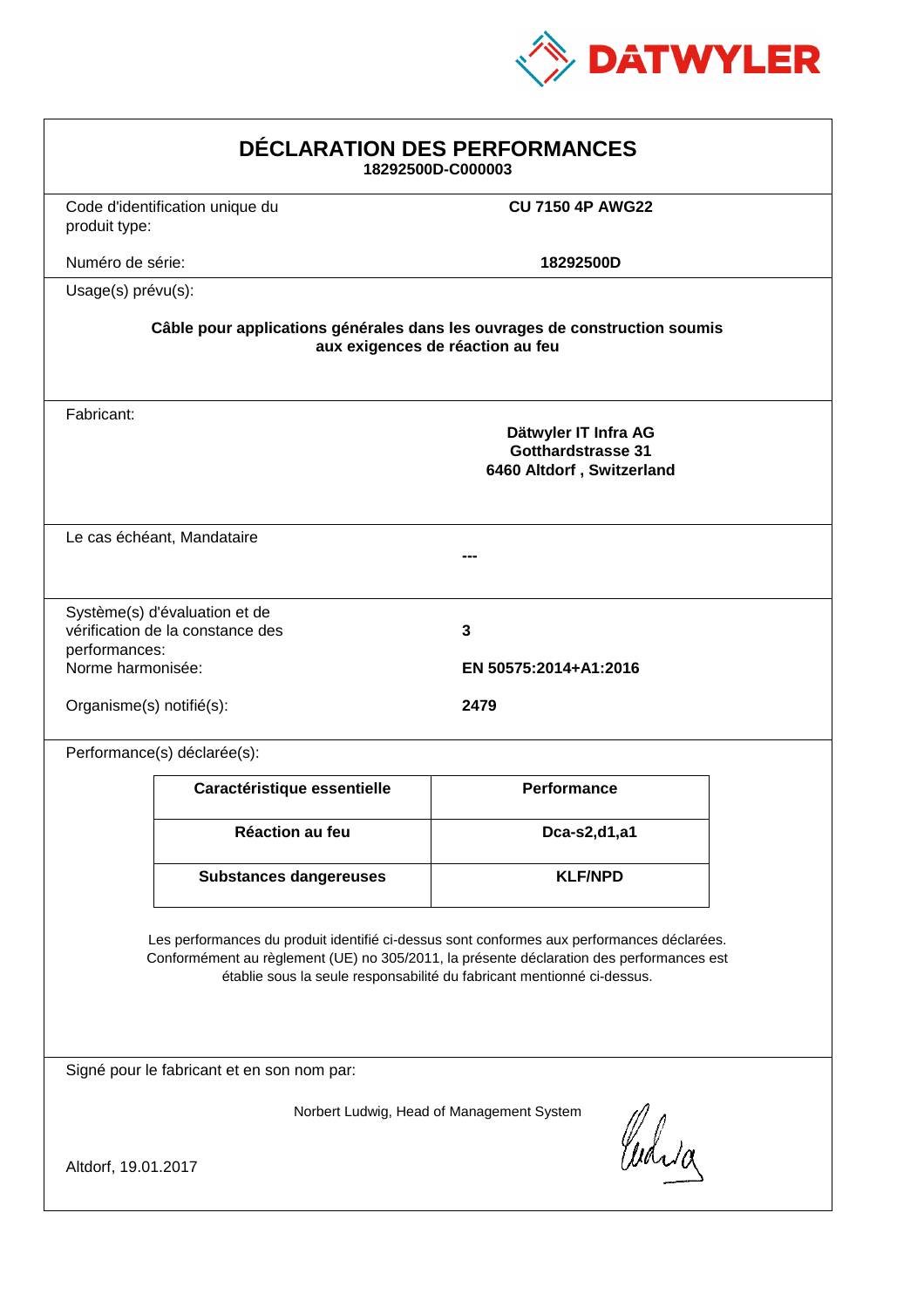

| <b>DECLARACIÓN DE PRESTACIONES</b><br>18292500D-C000003                                                                                                                                                                                                                                        |                                                                                |                            |  |
|------------------------------------------------------------------------------------------------------------------------------------------------------------------------------------------------------------------------------------------------------------------------------------------------|--------------------------------------------------------------------------------|----------------------------|--|
| producto tipo:                                                                                                                                                                                                                                                                                 | Código de identificación única del                                             | <b>CU 7150 4P AWG22</b>    |  |
| Número de serie:                                                                                                                                                                                                                                                                               |                                                                                | 18292500D                  |  |
| Usos previstos:                                                                                                                                                                                                                                                                                |                                                                                |                            |  |
| Cable sujeto a requisitos de reacción al fuego para aplicaciones generales en obras<br>de construcción                                                                                                                                                                                         |                                                                                |                            |  |
| Fabricante:                                                                                                                                                                                                                                                                                    | Dätwyler IT Infra AG<br><b>Gotthardstrasse 31</b><br>6460 Altdorf, Switzerland |                            |  |
| En su caso, Representante autorizado:                                                                                                                                                                                                                                                          |                                                                                |                            |  |
| $(EVCP)$ :<br>Norma armonizada:                                                                                                                                                                                                                                                                | Sistemas de evaluación y verificación<br>de la constancia de las prestaciones  | 3<br>EN 50575:2014+A1:2016 |  |
| Organismos notificados:<br>2479                                                                                                                                                                                                                                                                |                                                                                |                            |  |
|                                                                                                                                                                                                                                                                                                | Prestaciones declaradas:                                                       |                            |  |
|                                                                                                                                                                                                                                                                                                | Característica esencial                                                        | <b>Prestaciones</b>        |  |
|                                                                                                                                                                                                                                                                                                | Reacción al fuego                                                              | Dca-s2,d1,a1               |  |
|                                                                                                                                                                                                                                                                                                | <b>Sustancias peligrosas</b>                                                   | <b>KLF/NPD</b>             |  |
| Las prestaciones del producto identificado anteriormente son conformes con el conjunto de<br>prestaciones declaradas. La presente declaración de prestaciones se emite, de conformidad con<br>el Reglamento (UE) nº 305/2011, bajo la sola responsabilidad del fabricante arriba identificado. |                                                                                |                            |  |
| Firmado por y en nombre del fabricante por:                                                                                                                                                                                                                                                    |                                                                                |                            |  |
| Norbert Ludwig, Head of Management System<br>Curia                                                                                                                                                                                                                                             |                                                                                |                            |  |
| Altdorf, 19.01.2017                                                                                                                                                                                                                                                                            |                                                                                |                            |  |